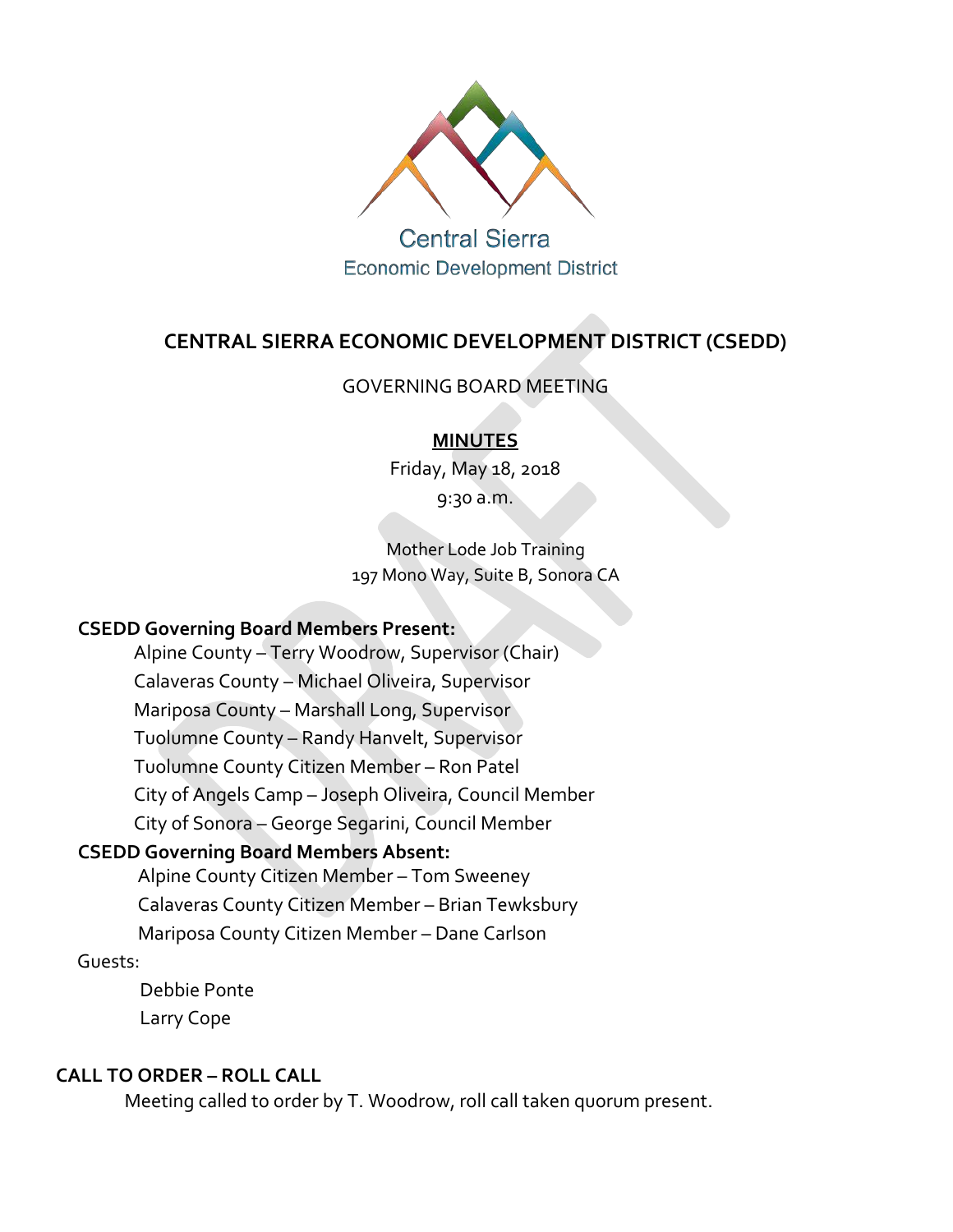#### **1. ORAL COMMUNICATION:**

Debbie Ponte, Executive Director of Destination Angels Camp Development Corporation, announced the upcoming celebration of the Calaveras County Fair and Jumping Frog Jubilee's 90<sup>th</sup> birthday.

- **2. CONSENT AGENDA:** The following Consent Agenda items are expected to be routine. They will be acted upon by the District Board at one time. Any Board Member, staff member or interested person may request that any Consentitems be removed for discussion.
	- a. Approval of the Minutes of the February 16, 2018, meeting of the CSEDD Governing Board (M) R. Hanvelt (S) M. Long ayes carried 3 absent minutes approved.

## **3. ACTION ITEMS:**

a. Review MLJT work plan and decide whether to renewcontract. Contract renewed (M) M. Long (S) M. Oliveira ayes carried 3 absent.

## **4. INFORMATION/DISCUSSION ITEMS:**

a. Amador County ratification of JPAamendment

D. Thoeny presented a letter to the board regarding a proposition for Amador County to re-join the Central Sierra Economic Development District. In 2017, Amador County officials showed interest in re-joining the JPA. On September 21,2017, CSEDD unanimously voted to endorse Amador's membership request. The amendment has been ratified by Amador County and now awaits ratification from 2/3 of the CSEDD Board. A formal proposal will be drafted up and presented at a future meeting.

b. **Events:** Housing Summit (April); Regional E.D. Summit(July)

D. Thoeny gave a quick overview of the recent TCEDA Housing Summit on April 30, in which speakers discussed possible solutions for the housing shortage in Tuolumne County. Dave then shared that CSEDD will be hosting a similar event in July, the Regional Economic Development Summit and Workshop. This upcoming summit will be a regional collaboration across the 5 counties to discuss the largest barriers we are currently facing in economic development. This will be an all- day event with speakers in the morning and working groups in the afternoon. The goal is to establish regional communication and encourage working groups for identifying possible solutions.